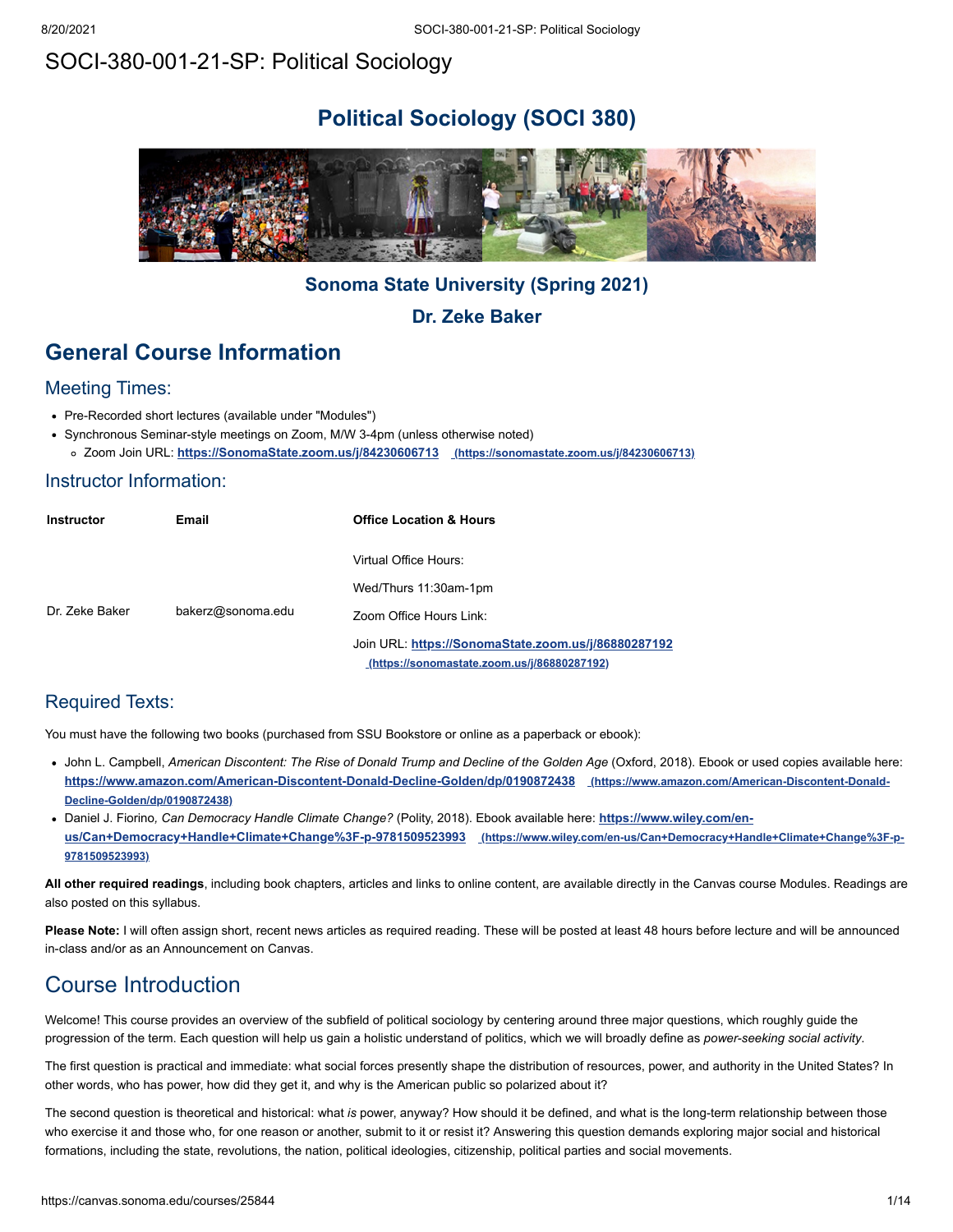#### 8/20/2021 SOCI-380-001-21-SP: Political Sociology

The third question concerns the future: can democratic political institutions solve some of the most pressing issues of our era? If so, how? For this final question, we will examine the politics of two issues, economic inequality and climate change, although classroom activities will draw substantially from student research projects (more on that below).

To answer these three questions, the course will touch on many aspects of politics that are likely familiar to you, including U.S. political parties (Republicans and Democrats), the role of money in politics, social movements like Black Lives Matter, elections and voting behavior, social policy, and laws and political procedures. The course will also introduce a number of new concepts that will stretch your understanding. Throughout the term, the course will serve to bridge what is familiar to you with a new conceptual vocabulary. The aim of the course is therefore to provide you with a solid foundation for critically analyzing and engaging in political life from a sociological point of view.

What does it mean to have a 'sociological point of view' on politics? First, it means resisting the impulse to make politics a matter of individuals. Sociology always focuses on *relationships between* people, rather than the characteristics or behavior of single individuals—including, for example, a president or political leader. Second, a sociological point of view will not, in and of itself, tell you who or what is 'right' and 'wrong'. A sociology of politics can certainly have ethical or political implications, but 'doing' political sociology is not primarily in the business of moral judgment or entrenching political opinions. If you are looking to cloak your pre-conceived political views in the language of social science, this is not the place for you. If you are looking for a deeper understanding of the power relationships that shape our society, well then, *now* we are on to something!

## Learning Outcomes

Over the course of this term, students in Political Sociology will:

- Learn how to closely and actively engage social science research through individual study, lectures, and collective processing in virtual classroom settings.
- Practice seminar-style discussion that both reinforces and stretches students' individual-level learning practices.
- Engage in team-based learning that develops skills in critical thinking, civil dialogue, collaboration, and peer evaluation.
- Gain an understanding of foundational perspectives in political sociology through theoretical and empirical investigation into the following core topics: Political polarization, economic inequality, populism, the state, capitalism, war, power, domination, the nation/nationalism, political categorization, race and gender stratification, crime/punishment, revolutions, social movements, political parties, and democracy
- Learn to apply perspectives and concepts in political sociology creatively by investigating and interpreting contemporary social problems and political issues.
- Gain skills in asking research questions, finding academic literature/research and other sources, and writing a research-based paper.
- Develop skills in persuasive or opinion writing by making inferences and arguments on the basis of logical reasoning and evidence-based argumentation.
- Gain experience in formal oral communication, particularly by delivering a webinar-style video presentation.

## Online Modality, Diverse Learning Styles, and Team-Based Learning

The time you spend in this course will involve different kinds of activities. You can expect pre-recorded traditional-style lectures (using PowerPoint presentations) to occupy about 30 minutes of each allotted class period. The remainder of the allotted class time will involve open dialogue and discussion and team-based learning exercises. We will also engage weekly themes through films (short and long).

Team-based work will typically involve rotating assignments that ask you to relate the lecture topic to previous course material, topics yet to come, or outside sources including digital media and current events. In most cases, any required materials will be provided for you. There are two exceptions. The first is team-work centered on your final research project, which will require you to come prepared with your own individual research materials and works-inprogress. The second is interactive "research moments," during which student-teams will be asked to collaborate and investigate questions and issues pertinent to the week's topics. For these, you may be required to use the internet, in addition to course materials.

"Teams" will be formed in class during the second week. Your instructor will then show you how to organize a team website, using the "Group" function within course Canvas site. Teams will be sustained for the duration of the term, and will include 4-5 members. Guidelines for inclusiveness, accountability, and peer evaluation will be addressed (and regularly revisited) during lecture.

# Assignments Overview

| <b>Assignment</b>                    | Points         |
|--------------------------------------|----------------|
| <b>Current Event Issue Statement</b> | $5$ pts $/5\%$ |
| Research Blog                        | 10 pts / 10%   |
| Research Paper                       | 25 pts / 25%   |
| Video Assignment                     | 10 pts /10%    |
| <b>Weekly Reflections</b>            | 35 pts / 35%   |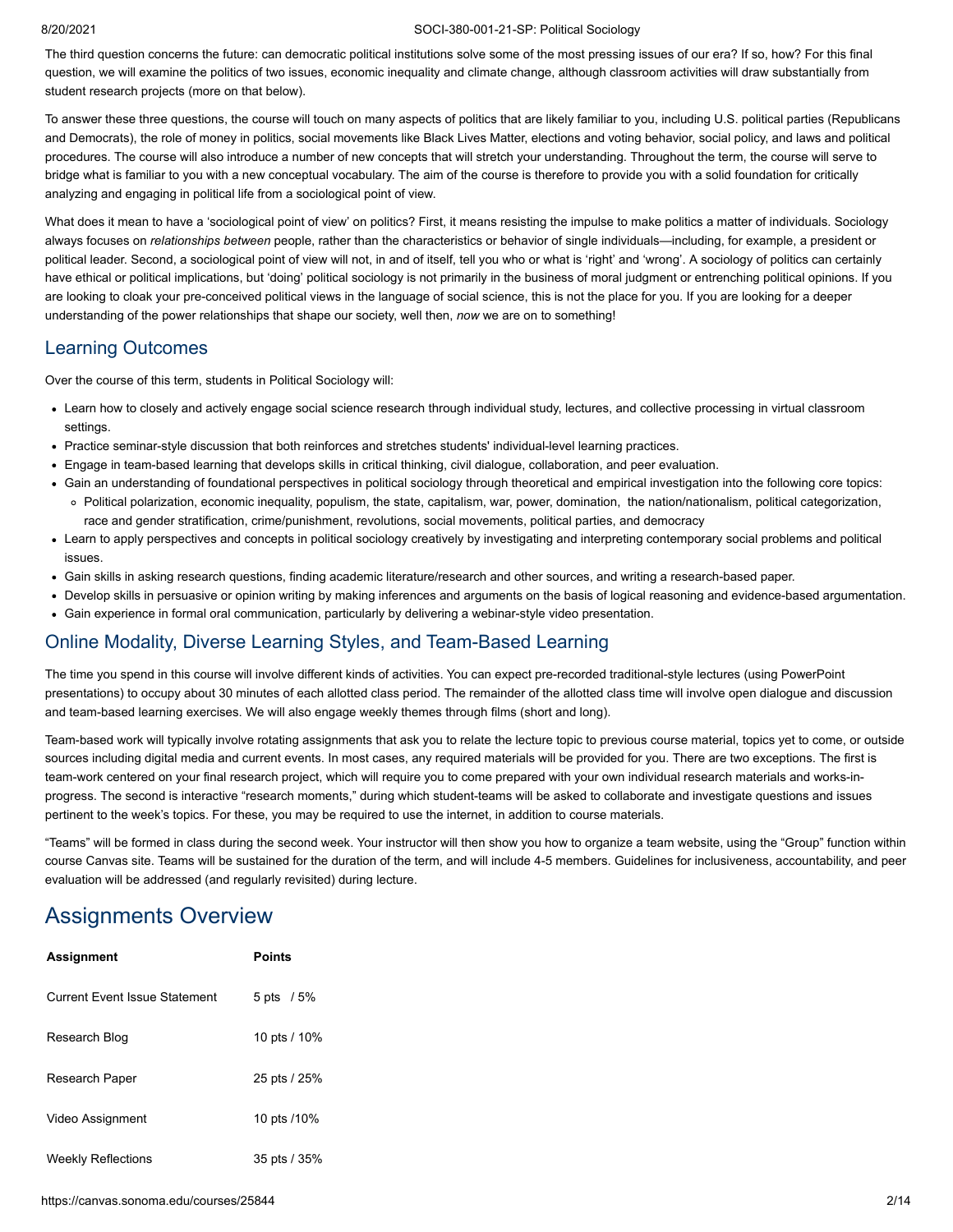#### **Assignment Points**

Discussions, Participation, and Team 15 pts / 15% Evaluation

\*See Course Schedule (Syllabus) for Total: 100pts/100% Due Dates

## How to Succeed in this Course

**Participate**: I encourage active participation during lecture and with your teammates. Whether you are outgoing or shy, a sociology major or not, a sophomore or senior, a native English speaker or an English language-learner, this course is designed to help you succeed in political sociology. You are part of this classroom community, and your voice and skills matter. To make the most of this course, please come to class meetings prepared with your reading completed and your reading notes with you. Be ready to ask questions during all-class periods and during team activities. Academic life means embracing the freedom to be curious, to reflect on and question assumptions, and to think critically—take hold of class time as such!

*Be Present Online***:** Online engagement is hard, but we must make the most of it. To do so, please abide by the following guidelines:

- Configure your Zoom Profile so that it includes your first and last name, as well as a profile photo. Please ensure your profile photo shows your face and is appropriate to the classroom context.
	- Instructions for configuring your Zoom profile: **<https://support.zoom.us/hc/en-us/articles/201363203-Customizing-your-profile> (https://support.zoom.us/hc/en-us/articles/201363203-Customizing-your-profile)**
- Whenever possible, turn on video when you speak in class.
	- o It is better to change back and forth between on-video and off-video than to remain anonymous and distant for the entire class period.
	- Default to turning on video and unmuting your microphone when you meet with your Team or in small groups. This inspires more open, back-and-forth conversation.
- Use the Chat function on Zoom to raise questions that you feel better about putting in writing. Use "@FirstName" to note a comment responding to another student, or "@Baker" for a question directed to the Instructor.

*Use your Team***,** *and Contribute***:** Teams present an opportunity to collaborate with your classmates. Learn your team members' names, get their contact information, and get comfortable engaging one another. There are many spaces in society where dialogue about difficult topics among diverse people is avoided or discouraged. Here we embrace respectful dialogue and diversity. Activities inside and outside class meetings will be more successful if your team works to remain fair, inclusive, and transparent. I will facilitate team-building to support this success throughout the term.

*Be Reflective, Reach Out, and Attend Office Hours:* Having an issue? Want to dig deeper into an idea? Feel like you are struggling with this course? Examine what you can do on your part to succeed, then reach out to your team and your instructor. If there is something that you believe should change about this class, such information is helpful, and you are likely not the only one who thinks this. Your instructor and your teammates are invested in your success, and your feedback is important. I will always be available for at least 10 minutes after class meetings, in addition to my posted office hours. You may also arrange an appointment outside of these times.

*Engage respectfully*: If I notice regular absences or offensive/discriminatory behavior, I will clearly address it. If you have questions, comments, or concerns related to the format of the course, if you face difficulties navigating the online modality, or if there are any special accommodations or assistance you may require, please do not hesitate to contact me after lecture, via email, or during office hours.

*For your convenience*: I strongly recommend downloading the *New York Times* app (the subscription is *free* through the **Sonoma County Library (https://sonomalibrary.org/library-collection/NYT-remote)** [\). This will make connecting to news media and current events \(national and international\) ea](https://sonomalibrary.org/library-collection/NYT-remote)sy for the purposes of this course. Reading the Opinion ("op-ed") section will also help you learn the art of writing informed, short and persuasive pieces for a general audience. For quality non-profit, independent journalism with an emphasis on social justice, I recommend following **Truthout [\(https://truthout.org/\)](https://truthout.org/)** 's columns on **Politics [\(https://truthout.org/section/politics-and-elections/\)](https://truthout.org/section/politics-and-elections/)** , **War/Peace [\(https://truthout.org/section/war-and-peace/\)](https://truthout.org/section/war-and-peace/)** , and other Sections that align with course themes (for example, Police & Prisons, or Immigration, when we cover these topics).

*Visit the SSU Writing Center:* The Writing Center has an online scheduling system for appointments! Students can schedule up to 2 one-hour writing tutoring appointments each week. Visit **mywco.com/ssularc [\(http://mywco.com/ssularc\)](http://mywco.com/ssularc)** to make an appointment. For additional assistance, I strongly recommend [getting familiar with all resources provided by the Learning and Academic Resource Center \(LARC\):](https://web.sonoma.edu/writingcenter/index.html) **https://web.sonoma.edu/writingcenter/index.html. (https://web.sonoma.edu/writingcenter/index.html)**

# Guidelines on Assignments and Evaluation

## Weekly Reflections

Weekly reflections are the bread and butter of your assignments in this course. Every week, you are asked to engage the reading (and, when applicable, other assigned materials) through writing. Some reflections will primarily provide a means for you to pull out and assess the central arguments of a given reading(s). Other reflections will require you to engage your own personal experience or those of your family, friends, or other community members. Others will ask you to apply course readings to current events.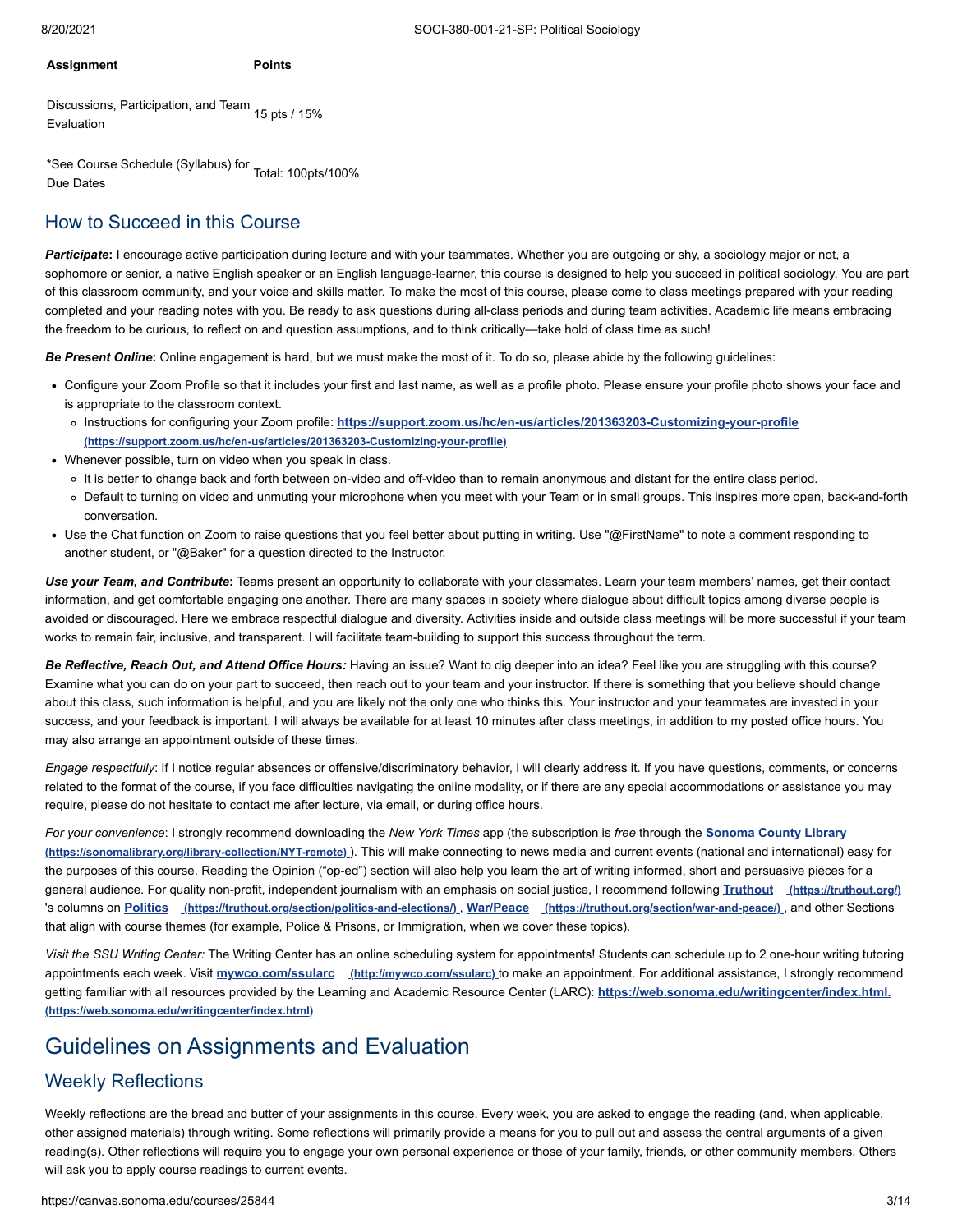#### 8/20/2021 SOCI-380-001-21-SP: Political Sociology

Weekly reflections must completely address each prompt. They should be 300 to 500 words (1 1/2 to 2 double-spaced pages) and use standard essay conventions, including well-structured paragraphs. Although lecture material and other course content may be incorporated into your writing, the primary emphasis of your weekly reflections must be upon your engagement and use of course readings.

#### Final Research Paper Guidelines

The research paper is the over-arching, major assignment of the course. The paper is intended to allow you the opportunity to explore deeply a current political issue of concern to you, and to bring political sociological concepts and literature to bear on that issue. The paper has several component assignments, beginning with a *Current Event Issue Statement.*

#### Current Event Issue Statement

Your statement should be short and concise (roughly two complete paragraphs). The first paragraph should very clearly state the "issue"—this could be a relatively narrow or local issue (e.g. a local policy proposal; the voter participation rate in a given election; the grassroots mobilization of a social movement in the region; the success or failure of a specific political campaign), or a relatively major and broad issue (e.g. U.S. refugee policies; government debt; corporate interests in politics; white nationalism in Western democracies; or an ongoing war, ethnic or military conflict, or political movement). The issue must be outlined in clear terms. It should contain proper nouns (people, dates, and places). It should *not* take the form of "I plan to study X". Rather, it should indicate what you believe to be an *issue*—a pattern or event that requires explanation or interpretation, or a problem that can be solved, resolved, or addressed through the investigation your project will provide.

In the second paragraph, write a proposed plan on how you will investigate the issue through research. It should begin with a *research question*, that is, a question that demands evidence in order to answer. Then consider: what information/data will you collect? What literature might you explore? Because the paper must engage course material, your topic must, to some degree, be present on the course syllabus. In preparing your *Issue Statement* and planning your research, it is worthwhile to review readings on the syllabus, perhaps as a way to help you find ideas, additional literature, data, or resources.

You can expect substantial feedback on your issue statement and proposed research plan. It will also be subject to peer review by fellow students. You should take feedback very seriously.

Details and guidelines for submission are available at the following, internal Canvas link: **<https://canvas.sonoma.edu/courses/25844/assignments/184217>**

#### Research Blog Guidelines

This assignment is meant to give you a chance to publicly reflect on your research, even as you are still in the process of developing your paper. The goal is [to follow the conventions of short-form persuasive writing, in the style of an Op-Ed column \(see:](https://www.nytimes.com/2017/08/25/opinion/tips-for-aspiring-op-ed-writers.html?mcubz=0) **tips-for-aspiring-op-ed-writers [\(https://www.nytimes.com/2017/08/25/opinion/tips-for-aspiring-op-ed-writers.html?mcubz=0\)](https://thoughtcapital.wordpress.com/2007/03/11/how-to-write-an-academic-blog/)** ) or an online academic or political blog (see: **tips on academic blogging (https://thoughtcapital.wordpress.com/2007/03/11/how-to-write-an-academic-blog/)** ). We will discuss and practice strategies for this writing in-class. The basic goals guiding your work are to (1) develop a part of the argument of your research paper, drawing on some initial data and sources, yet without using jargon, (2) relate your own experiences (or those of the general reader) to the topic, and (3) make a persuasive statement with respect to existing controversy surrounding your research topic. Your blog must use concise language and clear prose. It should be between 500 and 750 words. A word count must appear under a title at the top of your submission.

A grading rubric and guidelines for submission are available at the following, internal Canvas link: **<https://canvas.sonoma.edu/courses/25844/assignments/184218>**

#### Research Paper Guidelines:

The final research paper should be carefully planned, executed, and edited to demonstrate college-level research practices, evidence-based argumentation, writing quality, and critical thinking. You must seriously engage at least 2 major course concepts/themes, citing assigned readings and lectures as appropriate. In addition, you must draw on primary research, evidenced by at least 2 outside academic sources and at least 3 non-academic sources (e.g. media coverage of an event, magazine article, government report or data source, or primary-source collected data). We will address strategies on how to find, read, and critically engage these materials in class. The final paper must be 7-8 pages, double spaced, with Times New Roman 12-pt font, 1" margins, and have no extra space between paragraphs. In-text references and a corresponding "References" section must be present, and should follow ASA-style citation practices (ASA Style Guidelines: **here [\(https://www.asanet.org/sites/default/files/savvy/documents/teaching/pdfs/Quick\\_Tips\\_for\\_ASA\\_Style.pdf\)](https://www.asanet.org/sites/default/files/savvy/documents/teaching/pdfs/Quick_Tips_for_ASA_Style.pdf)** ).

The details and guidelines for submission are available at the following, internal Canvas link: **<https://canvas.sonoma.edu/courses/25844/assignments/184665#>**

#### Video Assignment Guidelines:

The goal of the video assignment is to provide a way for you to present the argument of your research paper to non-academic audiences and outside the limitations of learning-by-writing.

Creativity is strongly encouraged! It may be helpful to choose a "model" media type. You may choose to model your video similar to a TedTalk, during which you present slides that draw from your research. You may choose to follow the conventions of an investigative news story, especially if you record video as part of your research project. Or, you may use a combination of secondary material and your own media to compose an artistic, persuasive, or political (callto-action) piece. Creativity does not mean casual "fluff." Music videos, humor/satire, and other genre of media are permitted, but you must make sure your research is evident in—and central to—the video's message.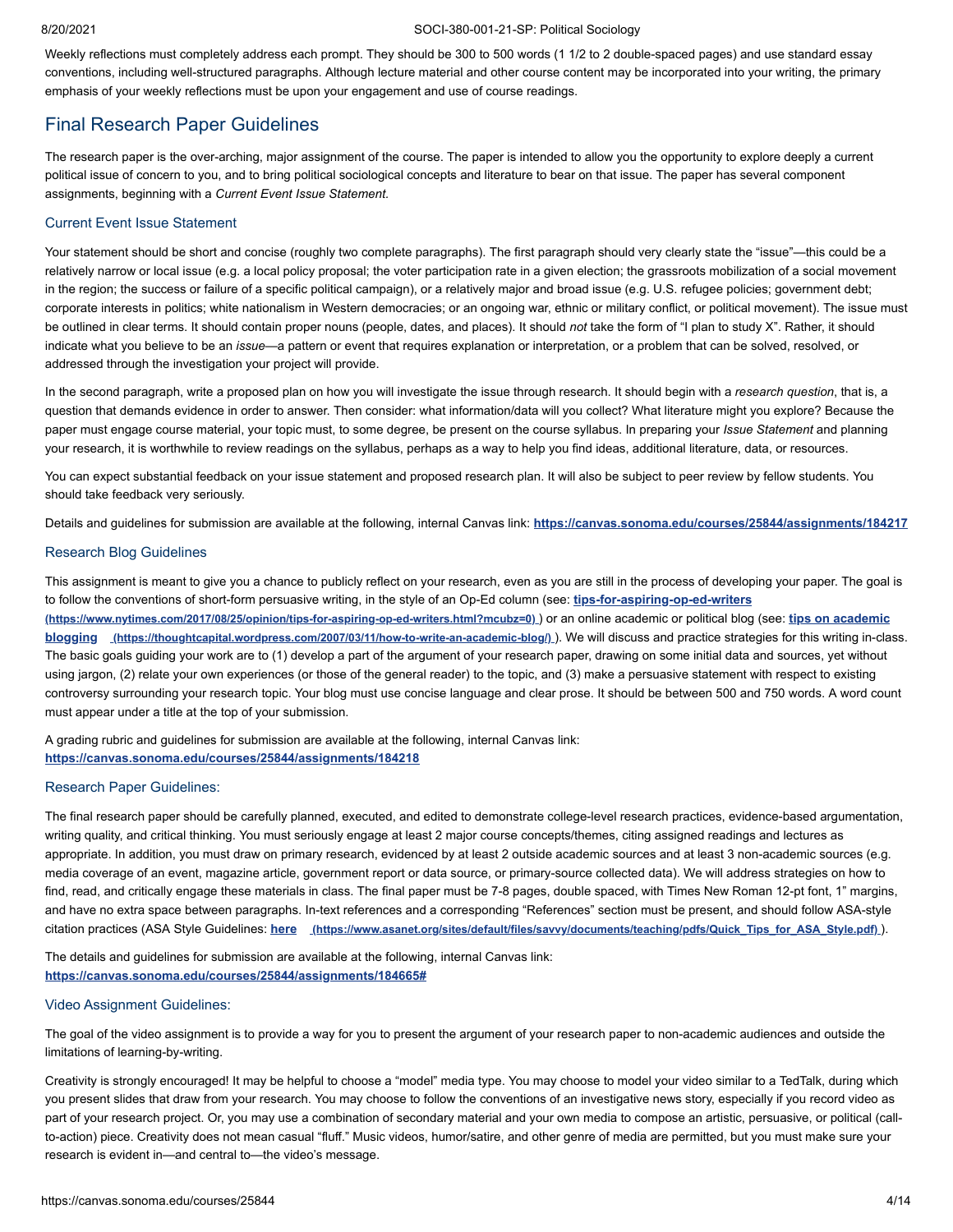Your choice requires that you define your audience. Consider: who do you want your message to reach? Are you trying to convince a group of something, inform a population about an issue, make a prediction or call to action, or document a series of events? Answering these questions for yourself will help guide your decision-making as you plan and create your video.

Your video should be between 4 and 6 minutes, edited, and submitted in a standard file format. For technical advice on creating and editing videos and uploading them to the course website, see the Assignment guidelines.

The assignment details and guidelines for submission are available at the following, internal Canvas link: **<https://canvas.sonoma.edu/courses/25844/assignments/184682>**

# **Course Policies**

#### Rules for Written Work

Written work must be turned in via the course website, and documents must be in either **WORD** or **PDF** format (no other formats will be accepted), double[spaced, 12 point font, Times New Roman, with 1" margins. Use a consistent, formal citations style \(ASA Style Guidelines](https://www.asanet.org/sites/default/files/savvy/documents/teaching/pdfs/Quick_Tips_for_ASA_Style.pdf) **here (https://www.asanet.org/sites/default/files/savvy/documents/teaching/pdfs/Quick\_Tips\_for\_ASA\_Style.pdf)** ). Submissions are "Open" on the course website up until a week after the Due Date/Time, unless otherwise noted.

## Academic Honesty and Plagiarism

Plagiarism is a very serious issue and it violates central principles of academic honesty and integrity. Written work is considered plagiarized if it directly copies words phrases or sentences from any other sources (books, articles and websites), without stating clearly where the ideas came from (e.g. author, year, page number). Even if you do state the origin of a quotation, you must use quotation marks "" to show that you are directly quoting someone else. Finally, you must not quote your own essays, as this is considered self-plagiarism. Cheating or plagiarism of any kind will result in disciplinary action, including at minimum a grade of "0" for the cheated/plagiarized assignment. Resubmission of the assignment may be required to proceed in the course. Any case of deliberate, intentional plagiarism or evidence of serious cheating may warrant failure of the course and University sanctions. Likewise, any repeated dishonesty will likely result in failure of the course and/or University sanctions. The procedure for acknowledging and resolving cases of plagiarism and academic dishonesty follows the SSU Policy and Procedure (**[https://www.sonoma.edu/policies/cheating-and-plagiarism\). Links to an external site.](https://www.sonoma.edu/policies/cheating-and-plagiarism).%20Links%20to%20an%20external%20site.) (https://www.sonoma.edu/policies/cheating-and-plagiarism).%20Links%20to%20an%20external%20site.)**

\*Other relevant University policies that you should be aware of, such as the add/drop policy and grade appeal procedures, are not recorded here. Please review these standards and policies at the following link: **[SSU University Policies. Links to an external site.](http://www.sonoma.edu/policies) (http://www.sonoma.edu/policies)**

## Late Assignment Policy:

Late assignments will lose 10% for each day late (including weekends) up to 5 days late. After the week deadline, you cannot submit a late paper and will receive a zero for the assignment unless you have prior approval from the instructor or proof of a medical/family emergency. If you do encounter an emergency, communicate with the instructor by e-mail as immediately as practicable. The video assignment may not be submitted late.

Because of the pandemic, various crises and issues may rise. This is entirely understandable, and will be treated on a case-by-case basis. Excused lateness may include illness, COVID-related disruptions, unusual childcare or related care responsibilities, or documented technological disruptions.

#### Grades Scale:

- **A** Excellent (90%+ [of total possible points])
- **B** Good (80-89%)
- **C** Fair (70-79%)
- **D** Poor (60-69%)
- **F** Very Poor, Not Passing (Below 60%)

Course grading will be based on general University standards. **A passing grade requires completion of all major assignments, including the video assignment.** Grades are not given based on "need." If you believe you must gain a particular grade in this course it is your responsibility to earn it. Per University policy, final grades can only be changed in cases of mathematical or clerical error. Grades of "**incomplete**" are only given to students who have completed at least 50% of the course requirements, have produced work of passing quality, and have good cause.

# **Course Schedule**

*Note:* The following table outlines the course as it will proceed over the term. The Table also identifies the readings, which must be completed by the lecture date to which they correspond. Major assignments are also listed. For each listed reading, you are responsible for knowing the problem the authors seek to address, their argument in relation to this problem, and the general conclusions they draw as they relate to course topics. Note-taking and notecards for each reading are *strongly* encouraged.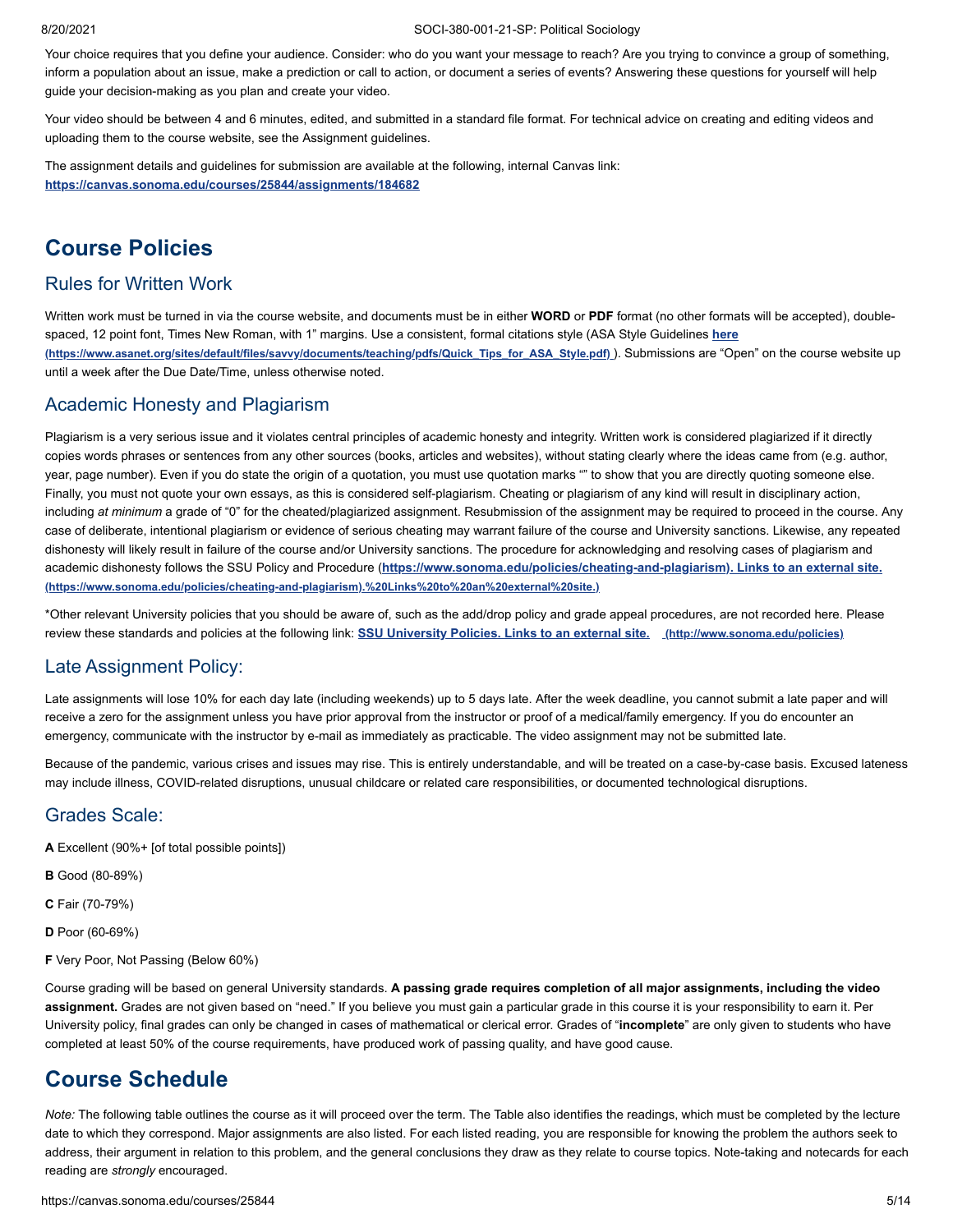| Week                          | <b>Topic</b>                                                                     | <b>Assigned Reading</b>                                                                                                                                                                                                                                                                                                                                                                                                                                                                                                                                                                                                                                                                                                                                                                                                                                                                                                                                                                                                                                                                                                                                                                                                                                                                                                                                                                                           |
|-------------------------------|----------------------------------------------------------------------------------|-------------------------------------------------------------------------------------------------------------------------------------------------------------------------------------------------------------------------------------------------------------------------------------------------------------------------------------------------------------------------------------------------------------------------------------------------------------------------------------------------------------------------------------------------------------------------------------------------------------------------------------------------------------------------------------------------------------------------------------------------------------------------------------------------------------------------------------------------------------------------------------------------------------------------------------------------------------------------------------------------------------------------------------------------------------------------------------------------------------------------------------------------------------------------------------------------------------------------------------------------------------------------------------------------------------------------------------------------------------------------------------------------------------------|
| <b>Part I: ORIENTATION</b>    |                                                                                  |                                                                                                                                                                                                                                                                                                                                                                                                                                                                                                                                                                                                                                                                                                                                                                                                                                                                                                                                                                                                                                                                                                                                                                                                                                                                                                                                                                                                                   |
| <b>Module 1: Introduction</b> |                                                                                  |                                                                                                                                                                                                                                                                                                                                                                                                                                                                                                                                                                                                                                                                                                                                                                                                                                                                                                                                                                                                                                                                                                                                                                                                                                                                                                                                                                                                                   |
| Week 1                        | 1/25<br>Lecture 1:<br>Introduction to<br>Political<br>Sociology                  | Read syllabus and carefully browse course website                                                                                                                                                                                                                                                                                                                                                                                                                                                                                                                                                                                                                                                                                                                                                                                                                                                                                                                                                                                                                                                                                                                                                                                                                                                                                                                                                                 |
|                               | $1/27$<br>Lecture 2:<br>The Social<br>Politics:<br><b>Engaging the</b><br>Moment | Heather Cox Richardson (interview with Bill Moyers) (January 7, 2021). Audio recording and transcript available online at:<br>https://billmoyers.com/story/podcast-bill-moyers-and-heather-cox-richardson/?fbclid=lwAR2ggthA9iW2XeogknPNTm4<br>fbclid=lwAR2ggthA9iW2XeoqknPNTm4JoHgn3aDTniHO-OVfnMD-6GFHmSqZ-ql7JHl)<br>"Once you engage in political violence, it becomes easier to do it again' – an expert on political violence reflects on events at th<br>becomes-easier-to-do-it-again-an-expert-on-political-violence-reflects-on-events-at-the-capitol-152801<br>(https://thecon)<br>capitol-152801)<br>Foundations of $\ $ Recommended:<br>Fiona Hill (2021) "Yes, It Was a Coup. Here's Why." January 11. Politico Magazine. Available at: https://www.politico.com/ney<br>9U0d6i2mO9a2jQGD8LPTaCyVpf6IT-pZU. (https://www.politico.com/news/magazine/2021/01/11/capitol-riot-self-coup-trump-fi<br>Timothy Snyder (2021) "The American Abyss." January 9 New York Times. Available at: https://www.nytimes.com/2021/01/09<br>(https://www.nytimes.com/2021/01/09/magazine/trump-coup.html?action=click&module=Top%20Stories&pgtype=Homepage)<br>Max Cameron (2021). "The U.S. Capitol Raid was a Failed Self-coup Previously Seen in Dying Regimes." The Conversation. Ja<br>152917 (https://theconversation.com/the-u-s-capitol-raid-was-a-failed-self-coup-previously-seen-in-dying-regimes-152917) |

#### *Module 2: Exploring Our Political Moment*

|         |                                    | Jocelyn Kiley (2017) "In Polarized Era, Fewer Americans Hold a Mix of Conservative and Liberal Views" The Pew Research Ce                                                      |
|---------|------------------------------------|--------------------------------------------------------------------------------------------------------------------------------------------------------------------------------|
|         | 2/1                                | Alan Abramowitz and Jennifer McCoy (2019). "United States: Racial Resentment, Negative Partisanship, and Polarization in Tru                                                   |
|         | Lecture 3:<br><b>The Polarized</b> | • Available at: https://journals-sagepub-com.sonoma.idm.oclc.org/doi/full/10.1177/0002716218811309<br>(https://journals<br>• PDF available here. Abramowitz and McCoy 2019.pdf |
| ∣Week 2 | Present                            | Recommended:                                                                                                                                                                   |
|         |                                    | Martin, Jonathan H. 2020. "Toward a Viable Progressive Third Party in 2020 and Beyond." Sociological Forum.                                                                    |
|         |                                    | PDF available here: Martin 2020.pdf                                                                                                                                            |
|         |                                    | Lee and Hosam. 2020. "Fake News Is Real: The Significance and Sources of Disbelief in Mainstream Media in Trump's Americ                                                       |
|         |                                    | PDF available here: Lee and Hosam 2020.pdf                                                                                                                                     |
|         |                                    |                                                                                                                                                                                |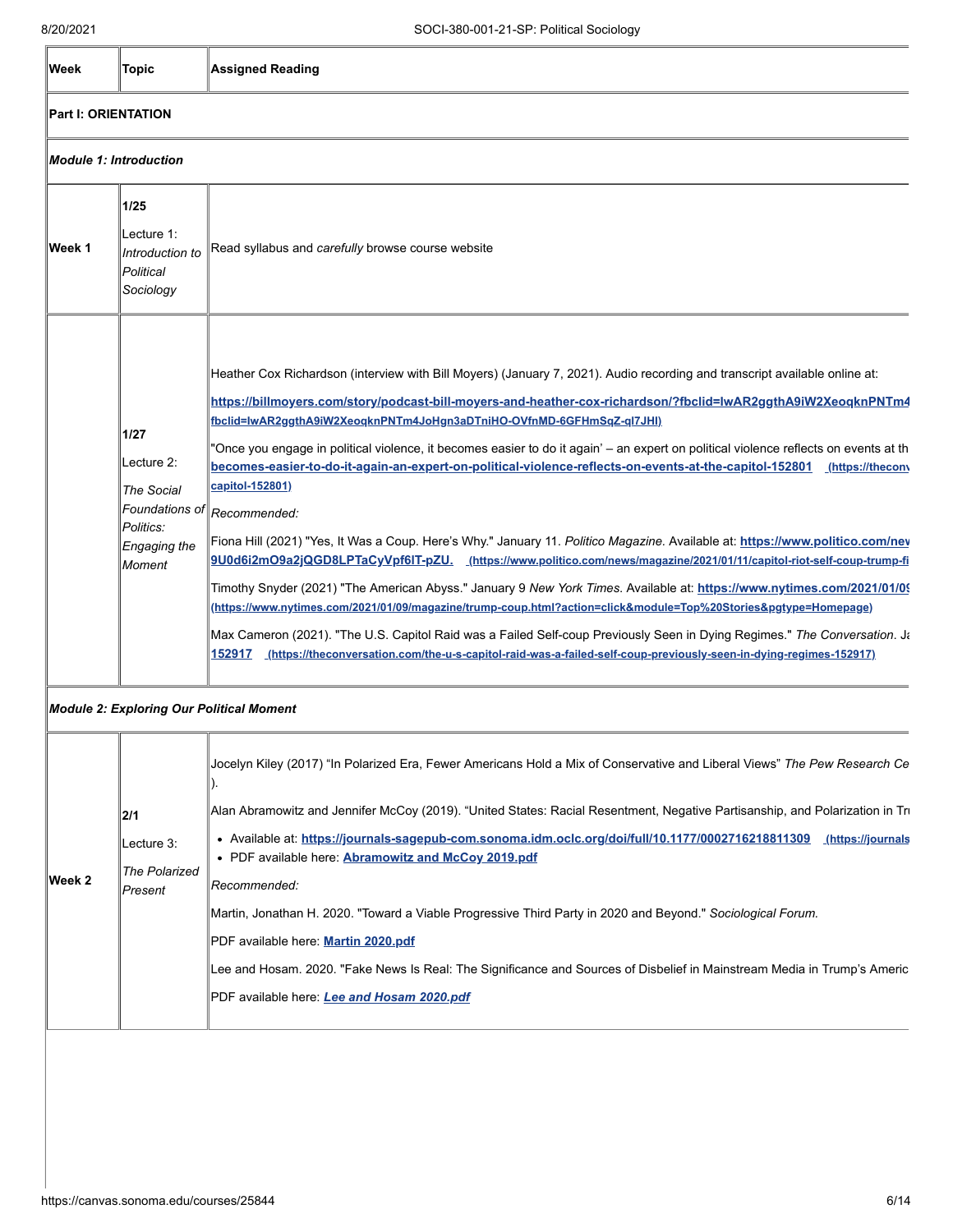| Week   | Topic                                                        | <b>Assigned Reading</b>                                                                                                                                                                                                                                                                                                                                                                                                                                                                                                                                                                                                                                                                                                                                                                                                                                                                                                                                                                    |
|--------|--------------------------------------------------------------|--------------------------------------------------------------------------------------------------------------------------------------------------------------------------------------------------------------------------------------------------------------------------------------------------------------------------------------------------------------------------------------------------------------------------------------------------------------------------------------------------------------------------------------------------------------------------------------------------------------------------------------------------------------------------------------------------------------------------------------------------------------------------------------------------------------------------------------------------------------------------------------------------------------------------------------------------------------------------------------------|
|        | 2/3<br>Lecture 4:<br>The Unequal<br>Present                  | John Cassidy (2014) "Piketty's Inequality Story in Six Charts." The New Yorker (link here (https://www.newyorker.com/news/jo<br>NPR. 2020. "Pandemic Profiteers" (audio recorded interview). Available at: https://www.npr.org/2020/10/05/920314309/pande<br>2WCygFgbvnxHjsigwLBd3ySKtYokws1xYJB54 (https://www.npr.org/2020/10/05/920314309/pandemic-profiteers-why-billiona<br>Recommended:<br>Browse the following figures (regularly updated):<br>• https://inequality.org/facts/inequality-and-covid-19/ (https://inequality.org/facts/inequality-and-covid-19/)<br>o In particular, consider the following figures regarding billionaire wealth and job losses during the COVID-19 pandemic: h<br>Keister, Laura. 2014. "The One Percent." Annual Review of Sociology 40:347-367.<br>• PDF available here: Keister 2014 The One Percent ARS.pdf<br>Jacob S. Hacker and Paul Pierson (2010) "Winner-Take-All Politics: Public Policy, Political Organization, and the Precipitous Ris |
| Week 3 | 2/8<br>Lecture 5:<br><b>The Populist</b><br>Present          | Uri Friedman (2017) "What is a Populist?" The Atlantic (link here (https://www.theatlantic.com/international/archive/2017/02/wh<br>Paris Aslanidis (2016) "Populist Social Movements of the Great Recession." Mobilization 21(3):301-321.<br>• PDF available here: Aslanidis 2016 Populist Social Movements of the Great Recession.pdf                                                                                                                                                                                                                                                                                                                                                                                                                                                                                                                                                                                                                                                     |
|        | 2/10<br>Lecture 6:<br>Political<br><b>Economy Now</b><br>(1) | [No Reading, No Zoom Meeting]<br>Film: Capital in the Twenty-First Century (2019)<br>• "Capital in the 21st Century" is a 2019 documentary (produced by Justin Pemberton) based upon an enormously significant<br>• See Module 3 for guidelines, viewing questions, and directions for access to the film<br>Recommended (*no longer required*):<br>• PBS (2012) Film: Money, Power, and Wall Street (https://www.pbs.org/wgbh/frontline/film/money-power-wall-street/)                                                                                                                                                                                                                                                                                                                                                                                                                                                                                                                    |
| Week 4 | 2/15<br>Lecture 7:<br>Political<br><b>Economy Now</b><br>(2) | Skim: Lau, Tim (2019) "Citizens United, Explained" The Brennen Center for Justice. Available at: https://www.brennancenter.<br>Watch: "Dark Money" (PBS, 2018):<br>• Accessible via SSU Library for online viewing online: https://video-alexanderstreet-com.sonoma.idm.oclc.org/watch/da<br>context=channel:academic-video-online)                                                                                                                                                                                                                                                                                                                                                                                                                                                                                                                                                                                                                                                        |

#### **PART II: POWER IN SOCIETY**

*Module 3: Foundational Perspectives in Political Sociology*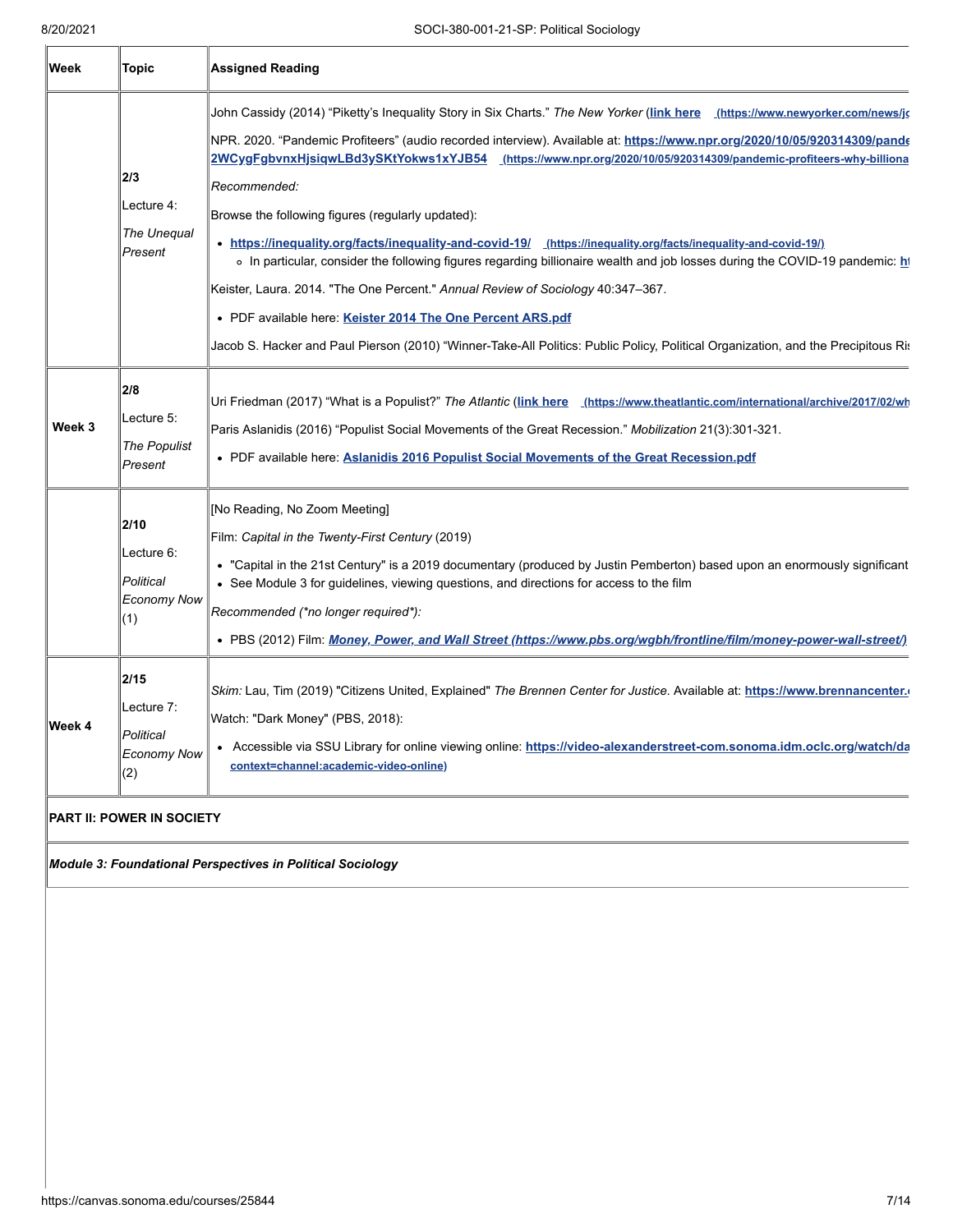| Week   | <b>Topic</b>                                                                          | <b>Assigned Reading</b>                                                                                                                                                                                                                                                                                                                                                                                                                                                                                                                                                                                                                                                                                                                                                                                                                                                                                                                                                                                                                                                                                                                                                                                               |
|--------|---------------------------------------------------------------------------------------|-----------------------------------------------------------------------------------------------------------------------------------------------------------------------------------------------------------------------------------------------------------------------------------------------------------------------------------------------------------------------------------------------------------------------------------------------------------------------------------------------------------------------------------------------------------------------------------------------------------------------------------------------------------------------------------------------------------------------------------------------------------------------------------------------------------------------------------------------------------------------------------------------------------------------------------------------------------------------------------------------------------------------------------------------------------------------------------------------------------------------------------------------------------------------------------------------------------------------|
|        | 2/17<br>Lecture 8:<br>Politics in<br>Class Society:<br>Classical<br><b>Statements</b> | Friedrich Engels (1877), excerpt from Anti-Dühring.<br>• Available at: https://www.marxists.org (https://www.marxists.org/archive/marx/works/1877/anti-duhring/ch24.htm#054)<br>/archive/marx/works/1877/anti-duhring/ch24.htm#054 (https://www.marxists.org/archive/marx/works/1877/anti-duhring/c<br>• Note: Read only the paragraph beginning "Whilst the capitalist mode of production more and more completely transforms'<br>Karl Marx and Friedrich Engels (1848) The Communist Manifesto. Entire.<br>• Read the text or listen to the audiobook:<br>o Full Text Available at the following link: https://www.marxists.org/archive/marx/works/1848/communist-manifesto/<br>• *Note: Read pp. 13-34 (the text, not the prefaces and supplemental material)<br>o Audiobook available in three parts at the following SSU Library link: Link here. (https://sonoma-primo.hosted.exlibrisgr<br>docid=TN cdi gutenberg primary 23905&context=PC&vid=01CALS SOL⟨=en US&search scope=EVERYTHING&adap<br>Recommended:<br>Karl Marx (1978) "The Eighteenth Brumaire of Louis Bonaparte" in The Marx-Engels Reader, Second Edition. New York: EE No<br>(https://www.marxists.org/archive/marx/works/1852/18th-brumaire/) |
| Week 5 | 2/22<br>Lecture 9:<br>Spheres of<br>Power: Class,<br>Status, Party                    | Max Weber (1946) "Class, Status, Party," in From Max Weber: Essays in Sociology, Translated by H.H. Gerth and C. Wright Mi<br>. PDF available here: From Max Weber Essays in Sociology ----- (VII. Class Status Party).pdf<br>Philip Lipset (1960) Political Man: The Social Basis of Politics, "The Sociology of Politics," pp. 21-30 (through end of Section, 'In<br>• Available online at: https://archive.org/details/politicalmansoci00inlips/page/20/mode/2up (https://archive.org/details/<br>• PDF also available on Canvas: Lipset 1961 Political Man.pdf                                                                                                                                                                                                                                                                                                                                                                                                                                                                                                                                                                                                                                                    |
|        | 2/24<br>Lecture 10:<br>Why Obey?<br>Interest,<br>Domination<br>and Consent            | Max Weber (1978) "The Types of Legitimate Domination" in Economy and Society: Volume I. Berkeley: University of California I<br>• PDF available here: Weber Economy and Society_the-types-of-legitimate-domination.pdf<br>Skim Max Weber (1978) "Bureaucracy." Pp. 956-1005 in Economy and Society: Volume II. Berkeley: University of California Pre<br>• PDF available here: Weber Economy and Society Ch. XI Bureaucracy.pdf<br>Recommended:<br>Antonio Gramsci (1971) Selections from the Prison Notebooks ("The Modern Prince" and "State and Civil Society"), and the foll<br>• https://mronline.org/2018/12/05/antonio-gramsci-and-the-modern-prince/ (https://mronline.org/2018/12/05/antonio-gran                                                                                                                                                                                                                                                                                                                                                                                                                                                                                                            |

#### *Module 4: The Capitalist State*

| Week 6 | 3/1<br>Lecture 11:<br>The Capitalist<br>State                        | Fred Block (1987) "The Ruling Class Does Not Rule: Notes on the Marxist Theory of the State" in Revising State Theory: Essay<br>• Available online: https://jacobinmag.com/2020/4/ruling-class-capitalist-state-reform-theory<br>(https://jacobinmag.com/2 |
|--------|----------------------------------------------------------------------|------------------------------------------------------------------------------------------------------------------------------------------------------------------------------------------------------------------------------------------------------------|
|        | 3/3<br>Lecture 12:<br>Capital,<br>Coercion and<br>State<br>Formation | Charles Tilly (1985) "War-making and State-making as Organized Crime." Pp. 169-186 in Evans et al, Bringing the State Back I<br>• Available as a PDF here: Tilly 1985 War Making State Making Organized Crime.pdf                                          |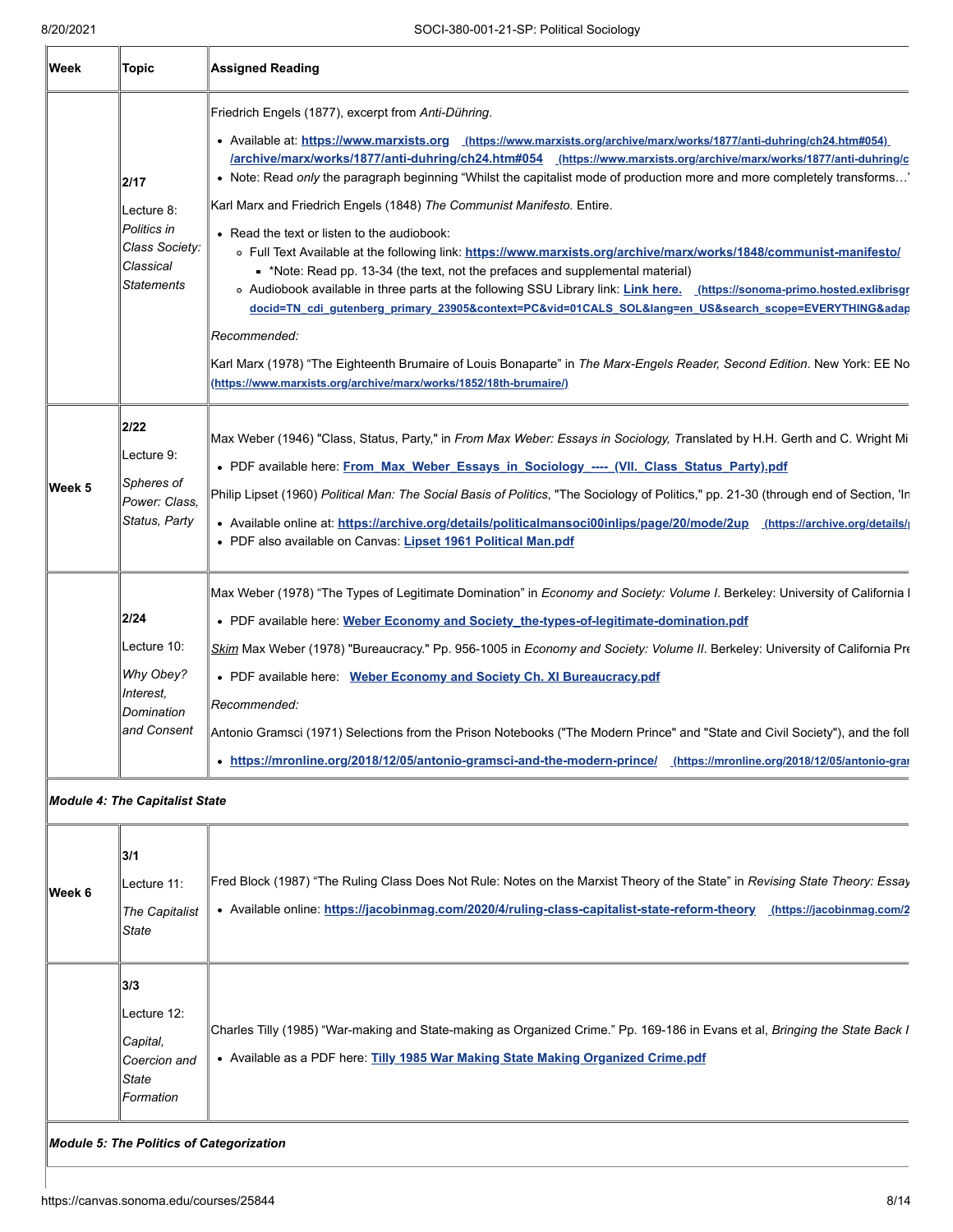| Week   | Topic                                                                                               | <b>Assigned Reading</b>                                                                                                                                                                                                                                                                                                                                                                                                                                                                                                                                                                                                                                                                                                                                                                                                                                                                                                                                                                                                                                                                                                                                                                 |
|--------|-----------------------------------------------------------------------------------------------------|-----------------------------------------------------------------------------------------------------------------------------------------------------------------------------------------------------------------------------------------------------------------------------------------------------------------------------------------------------------------------------------------------------------------------------------------------------------------------------------------------------------------------------------------------------------------------------------------------------------------------------------------------------------------------------------------------------------------------------------------------------------------------------------------------------------------------------------------------------------------------------------------------------------------------------------------------------------------------------------------------------------------------------------------------------------------------------------------------------------------------------------------------------------------------------------------|
|        | 3/8<br>Lecture 13:<br>Creation of<br>Categories                                                     | James Scott (2005) Seeing Like a State: How Certain Schemes to Improve the Human Condition Have Failed. "Introduction" an<br>States and the Book available for online reading or PDF download via SSU Library: https://ebookcentral-proquest-com.sonoma.idm.oclc.o<br>com.sonoma.idm.oclc.org/lib/sonoma/detail.action?pq-origsite=primo&doclD=3420352)                                                                                                                                                                                                                                                                                                                                                                                                                                                                                                                                                                                                                                                                                                                                                                                                                                 |
|        | 3/10<br>Lecture 14:<br>The State and<br>Symbolic<br>Power                                           | Mara Loveman (2005) "The Modern State and the Primitive Accumulation of Symbolic Power." American Journal of Sociology 1<br>• Available via SSU Library at: https://doi-org.sonoma.idm.oclc.org/10.1086/428688 (https://doi-org.sonoma.idm.oclc.org<br>. PDF available here: Mara Loveman 2005 The Modern State and the Primitive Accumulation of Symbolic Power.pdf<br>Zeke Baker (2018) "Meteorological Frontiers: Climate Knowledge, the West, and US Statecraft, 1800-1850." Social Science Hi.<br>· Available via SSU Library at: https://muse-jhu-edu.sonoma.idm.oclc.org/article/707386 (https://muse-jhu-edu.sonoma.i<br>• PDF available here: Baker 2018a Meteorological Frontiers.pdf                                                                                                                                                                                                                                                                                                                                                                                                                                                                                         |
| Week 8 | 3/15<br>Lecture 15:<br><b>The Nation</b><br>and<br>Nationalism<br>$(1)$ : "Imagined<br>Communities" | Benedict Anderson (2006{1991}) Imagined Communities: Reflections on the Origin and Spread of Nationalism.<br>• Read Ch. 1 "Introduction", Ch. 2 "Cultural Roots", Ch. 3 "The Origins of National Consciousness" (Pp. 1-46),<br>• and read one of the following Chapters:<br>o 4 Creole Pioneers<br>5 Old Languages, New Models<br>6 Official Nationalism and Imperialism<br>7 The Last Wave<br>8 Patriotism and Racism<br>9 The Angel of History<br>10 Census, Map, Museum<br>11 Memory and Forgetting<br>. Chapters are available via SSU Library at: https://www-fulcrum-org.sonoma.idm.oclc.org/concern/monographs/jd472v<br>. Full Text PDF available here: Benedict Anderson_Imagined communities reflections on the origin and spread of natio<br>Recommended:<br>• Obituary for Benedict Anderson (2015). New York Times. Available at: https://www.nytimes.com/2015/12/15/world/asia/b<br>anderson-scholar-who-saw-nations-as-imagined-dies-at-79.html)<br>• Short debate that will be viewed in class:<br>The good and bad that comes with the rise of nationalism   At $l$ ssue (https://www.youtube.com/watch?v=5dJVxlTypyQ<br>(https://www.youtube.com/watch?v=5dJVxITypyQ) |
|        |                                                                                                     |                                                                                                                                                                                                                                                                                                                                                                                                                                                                                                                                                                                                                                                                                                                                                                                                                                                                                                                                                                                                                                                                                                                                                                                         |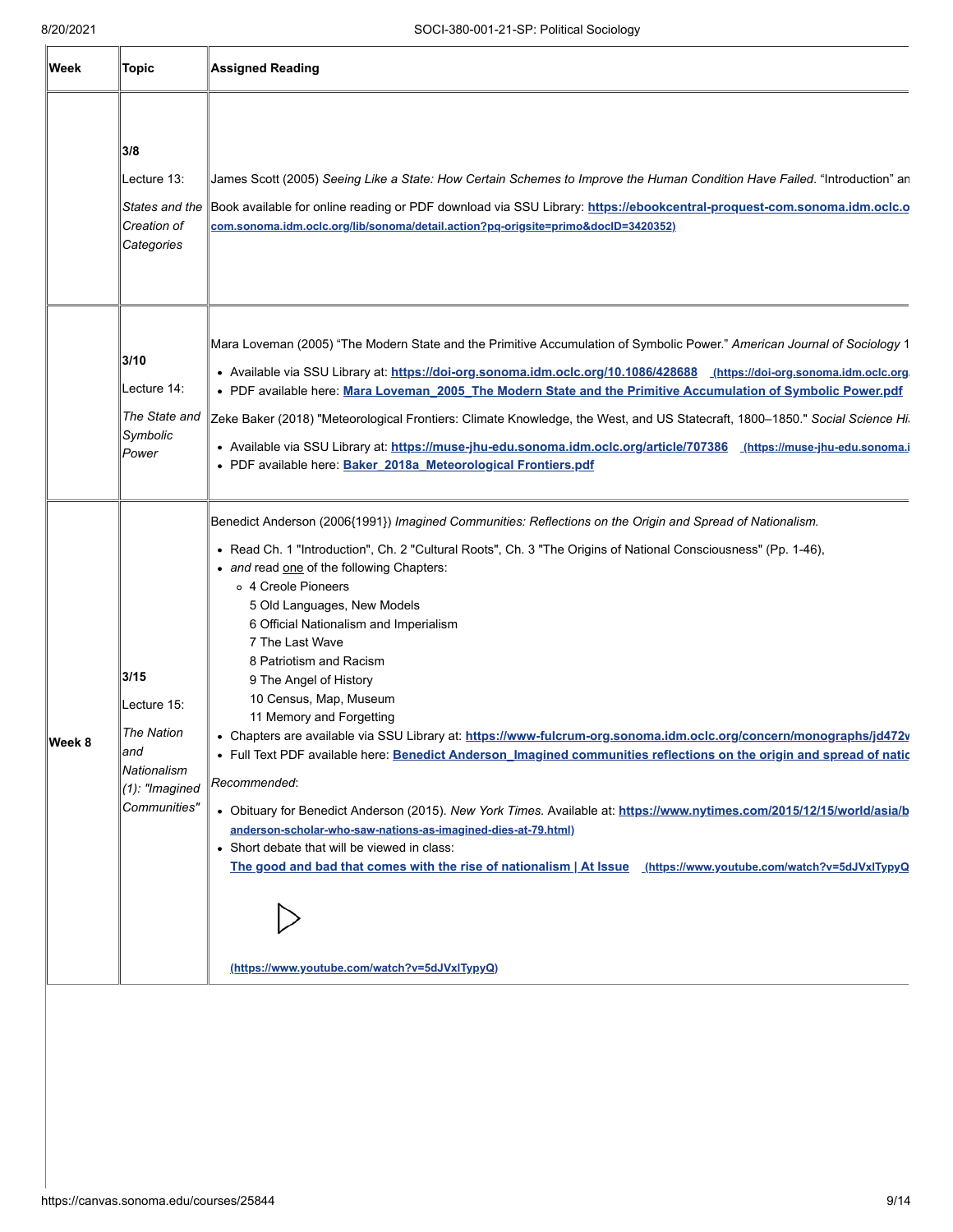| Week    | Topic                                                                                              | <b>Assigned Reading</b>                                                                                                                                                                                                                                                                                                                                                                                                                                                                                                                                                                                                                                                                                                                                                                                                                                                                                                                                                                |
|---------|----------------------------------------------------------------------------------------------------|----------------------------------------------------------------------------------------------------------------------------------------------------------------------------------------------------------------------------------------------------------------------------------------------------------------------------------------------------------------------------------------------------------------------------------------------------------------------------------------------------------------------------------------------------------------------------------------------------------------------------------------------------------------------------------------------------------------------------------------------------------------------------------------------------------------------------------------------------------------------------------------------------------------------------------------------------------------------------------------|
|         | 3/17<br>Lecture 16:<br>Nations and<br>Nationalism<br>(2): Nation and<br>State in<br><b>Tension</b> | Hayden, Robert M. (1996) "Imagined Communities and Real Victims: Self-Determination and Ethnic Cleansing in Yugoslavia." ,<br>• Available via SSU Library at the following link: https://www-jstor-org.sonoma.idm.oclc.org/stable/646183?seq=1#metad<br>• PDF available here: Hayden 1996 Imagined Communities and Real Victims.pdf<br>Documentary Film: The Death of Yugoslavia (Part 1/6), Enter Nationalism (BBC, 1995)<br>. The Death Of Yugoslavia 1/6 Enter Nationalism - BBC Documentary (https://www.youtube.com/watch?v=vDADy9b2lBM<br>(https://www.youtube.com/watch?v=vDADy9b2IBM)<br>Recommended:<br>Michael Mann (2005) The Dark Side of Democracy: Explaining Ethnic Cleansing. Cambridge: Cambridge University Press.<br>Ivan Kostic (2020). "Genocide Denial and the Reaffirmation of the Serbian Nationalist Project." TRT World. July 12.<br>• Available at: https://www.trtworld.com/opinion/genocide-denial-and-the-reaffirmation-of-the-serbian-nationalist-proje |
| Week 9  | 3/22-3/26                                                                                          | No Class *Happy Spring Break!*                                                                                                                                                                                                                                                                                                                                                                                                                                                                                                                                                                                                                                                                                                                                                                                                                                                                                                                                                         |
|         |                                                                                                    | <b>Module 6: Political Inclusion and Exclusion</b>                                                                                                                                                                                                                                                                                                                                                                                                                                                                                                                                                                                                                                                                                                                                                                                                                                                                                                                                     |
| Week 10 | 3/29<br>Lecture 17:<br>Who Belongs?<br>Citizenship,<br>Immigration,<br>and Social<br>Inclusion (1) | John Torpey (1998) "Coming and Going: On the State Monopolization of the Legitimate 'Means of Movement'." Sociological The<br>· Available via SSU Library at: https://www-jstor-org.sonoma.idm.oclc.org/stable/202182?seq=1#metadata_info_tab_co<br>. PDF available here: Torpey 1998 Coming and Going On the State Monopolization of the Legitimate 'Means of Moven                                                                                                                                                                                                                                                                                                                                                                                                                                                                                                                                                                                                                   |
| 3/31    | No Class                                                                                           | *Happy Cesar Chavez Day!*<br>Recommended:<br>United Farm Workers. 2020. "Key Campaigns." Available at: https://ufw.org/organizing/key-campaigns/ (https://ufw.org/org                                                                                                                                                                                                                                                                                                                                                                                                                                                                                                                                                                                                                                                                                                                                                                                                                  |
| Week 11 | 4/5<br>Lecture 18:<br>Who Belongs?<br>Citizenship,<br>Immigration,<br>and Social<br>Inclusion (2)  | Film: Immigration Battle (PBS Frontline/Independent Lens, 2015), Directed by Shari Robertson and Michael Camerini.<br>• Link to film: https://www.pbs.org/wgbh/frontline/film/immigration-battle/ (https://www.pbs.org/wgbh/frontline/film/immigration-battle/                                                                                                                                                                                                                                                                                                                                                                                                                                                                                                                                                                                                                                                                                                                         |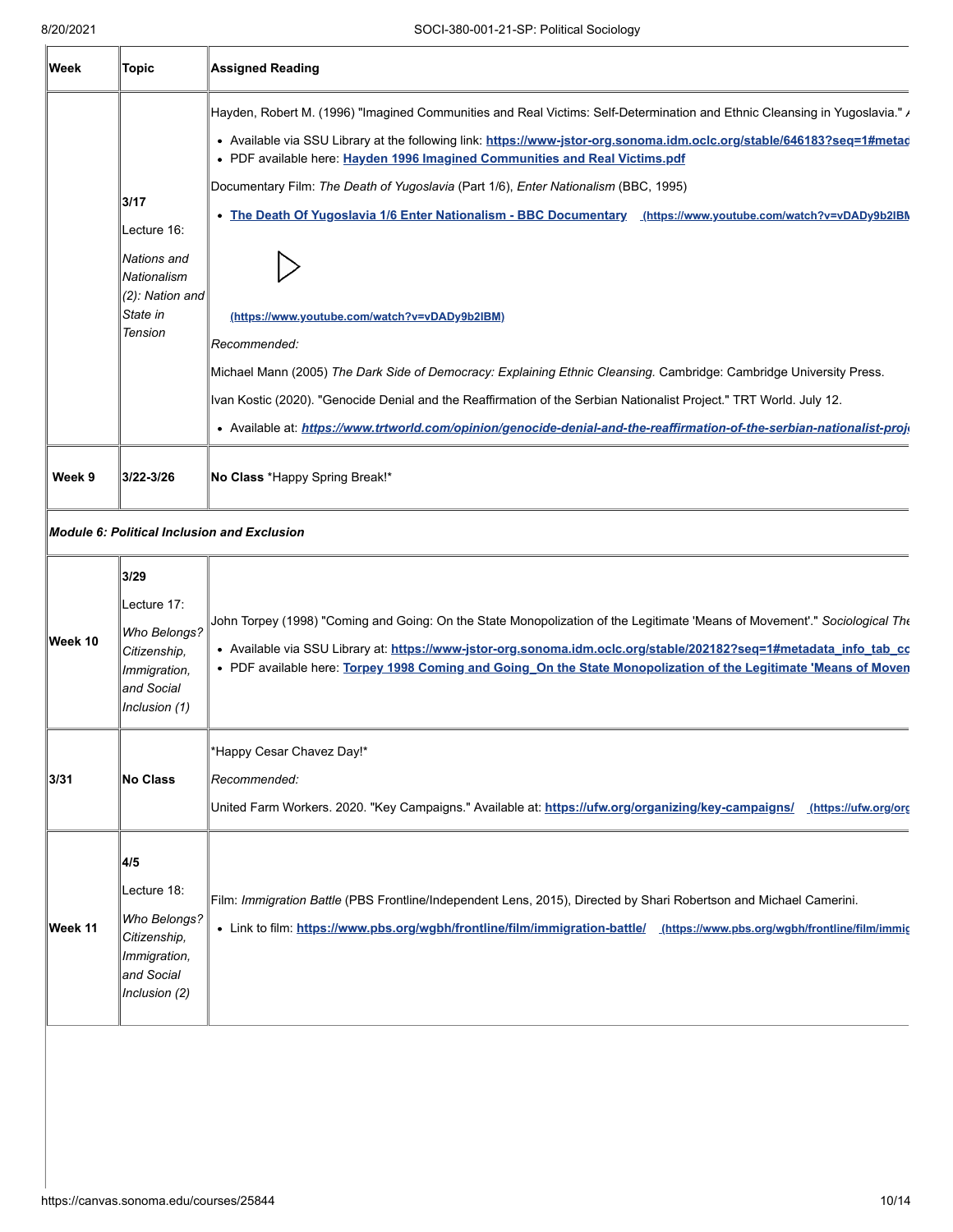| Week    | <b>Topic</b>                                                                                                     | <b>Assigned Reading</b>                                                                                                                                                                                                                                                                                                                                                                                                                                                                                                                                                                                                                                                                                                                                                                                                                                                                                                                                                                                                                                                                                                                                                                                                                                                                                                                         |  |
|---------|------------------------------------------------------------------------------------------------------------------|-------------------------------------------------------------------------------------------------------------------------------------------------------------------------------------------------------------------------------------------------------------------------------------------------------------------------------------------------------------------------------------------------------------------------------------------------------------------------------------------------------------------------------------------------------------------------------------------------------------------------------------------------------------------------------------------------------------------------------------------------------------------------------------------------------------------------------------------------------------------------------------------------------------------------------------------------------------------------------------------------------------------------------------------------------------------------------------------------------------------------------------------------------------------------------------------------------------------------------------------------------------------------------------------------------------------------------------------------|--|
|         | 4/7<br>Lecture 19:<br>Poverty, Public<br><b>Identities</b> and<br>the Politics of<br>the Welfare<br><b>State</b> | Ange-Marie Hancock (2003) "Contemporary Welfare Reform and the Public Identity of the 'Welfare Queen'." Race, Gender & C<br>• Available via SSU Library at: https://www-jstor-org.sonoma.idm.oclc.org/stable/41675059?sid=primo&seq=1#metadat<br>. PDF available here: Ange-Marie Hancock 2003 Contemporary Welfare Reform and the Public Identity of the Welfare (<br>Recommended:<br>Esping-Andersen, Gøsta (1990) "The Three Political Economies of the Welfare State". International Journal of Sociology 20 (3)<br>Text of President Clinton's Announcement on Welfare Legislation (Aug 1, 1996). Transcript available at: <u>https://www.nytimes.≀</u><br>president-clinton-s-announcement-on-welfare-legislation.html)<br>Pavetti, Ladonna (2016) "Work Requirements Don't Cut Poverty, Evidence Shows." Center for Budget and Policy Priorities. Ava<br>(https://www.cbpp.org/research/poverty-and-inequality/work-requirements-dont-cut-poverty-evidence-shows#finding1)<br>University of Wisconsin-Madison Institute for Research on Poverty. 2016. "How is Poverty Measured?" Available at: https://ww<br>measured/#:~:text=The%20Census%20Bureau%20determines%20poverty,and%20adjusted%20for%20family%20size.&<br>measured/#:~:text=The%20Census%20Bureau%20determines%20poverty,and%20adjusted%20for%20family%20size.&text=There%/ |  |
| Week 12 | 4/12<br>Lecture 20:<br>Crime.<br>Punishment,<br>and<br>Racialization                                             | Campbell and Schoenfeld. 2013. "The Transformation of America's Penal Order: A Historicized Political Sociology of Punishme<br>• PDF available here: Campbell and Schoenfeld 2013.pdf<br>Film Screening: 13 <sup>th</sup> (https://www.netflix.com/title/80091741) (Netflix, 2016), Directed by Ava DuVernay. Available freely withou<br>13TH   FULL FEATURE   Netflix (https://www.youtube.com/watch?v=krfcq5pF8u8&feature=youtu.be)<br>(https://www.youtube.com/watch?v=krfcq5pF8u8&feature=youtu.be)<br>Recommended:<br>Jung, Moon-Kie, and Yaejoon Kwon (2013) "Theorizing the US Racial State: Sociology Since Racial Formation." Sociology Con                                                                                                                                                                                                                                                                                                                                                                                                                                                                                                                                                                                                                                                                                            |  |
|         | 4/14<br>Lecture 21:<br>Society and<br>The Carceral                                                               | "What Is the Carceral State?" (2020) Story Map edited by Gabrielle French, Allie Goodman, Chloe Carlson.<br>• Read and engage text and videos in the "Introduction" and "Criminalization and Race" sections.<br>• Available at: https://storymaps.arcgis.com/stories/7ab5f5c3fbca46c38f0b2496bcaa5ab0<br>https://storymaps.arcgis.cor<br>Recommended:<br>Connie Hassett-Walker (2019) "The Racist Roots of American Policing: From Slave Patrols to Traffic Stops." The Conversation.<br>(https://theconversation.com/the-racist-roots-of-american-policing-from-slave-patrols-to-traffic-stops-112816)<br>Sarah Brayne (2014) "Surveillance and System Avoidance: Criminal Justice Contact and Institutional Attachment." American So<br>· Available via SSU Library at: https://journals-sagepub-com.sonoma.idm.oclc.org/doi/pdf/10.1177/0003122414530398<br>• PDF available here: Brayne 2014 Surveillance and System Avoidance.pdf                                                                                                                                                                                                                                                                                                                                                                                                          |  |

## **PART III: POLITICAL ORGANIZATION: PARTIES, SOCIAL MOVEMENTS, AND PUBLICS**

#### *Module 7: Contentious Politics and Social Movements*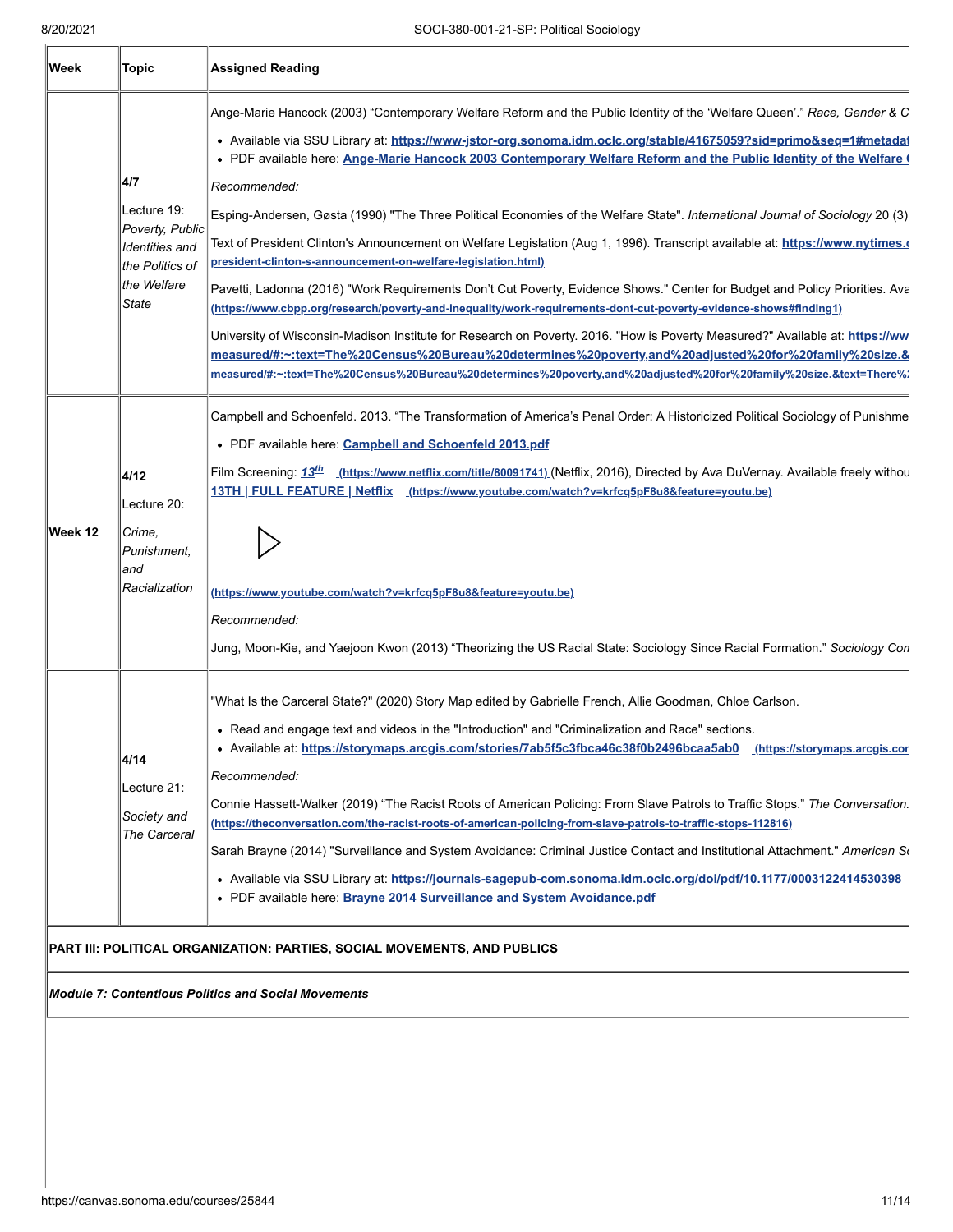| Week    | <b>Topic</b>                                                                                                                    | <b>Assigned Reading</b>                                                                                                                                                                                                                                                                                                                                                                                                                                                                                                                                                                                                                                                                                                                                                                                                                                                                                                                                                      |
|---------|---------------------------------------------------------------------------------------------------------------------------------|------------------------------------------------------------------------------------------------------------------------------------------------------------------------------------------------------------------------------------------------------------------------------------------------------------------------------------------------------------------------------------------------------------------------------------------------------------------------------------------------------------------------------------------------------------------------------------------------------------------------------------------------------------------------------------------------------------------------------------------------------------------------------------------------------------------------------------------------------------------------------------------------------------------------------------------------------------------------------|
| Week 13 | 4/19<br>Lecture 22:<br>Contentious<br><b>Politics</b>                                                                           | Charles Tilly and Sidney Tarrow, eds. (2015) Contentious Politics, 2 <sup>nd</sup> Edition. "Making Claims" (Ch. 1) and "Social Movements"<br>. Book available for online reading or download via SSU Library: https://ebookcentral-proquest-com.sonoma.idm.oclc.org<br>com.sonoma.idm.oclc.org/lib/sonoma/detail.action?pq-origsite=primo&doclD=2121281)<br>• PDFs for chapters available here:<br>o Tilly and Tarrow 2015 Contentious Politics ---- (1. Making Claims).pdf<br>o Tilly and Tarrow 2015 Contentious Politics ---- (7. Social Movements).pdf<br>Recommended:<br>Marcia Mundt, Karen Ross, and Charla M. Burnett (2018) "Scaling Social Movements Through Social Media: The Case of Blacl<br>(https://journals.sagepub.com/doi/full/10.1177/2056305118807911)<br>• PDF available here. Mundt, Ross, and Burnett 2018.pdf<br>Jessie Daniels (2018). "The Algorithmic Rise of the "Alt-right." Contexts. Available online at: https://contexts.org/articles/the- |
|         | 4/21<br>Lecture 23:<br>Do Social<br><b>Movements</b><br>Work?<br>Assessing the<br>Consequences<br>of Social<br><b>Movements</b> | Edwin Amenta, Neal Caren, Elizabeth Chiarello and Yang Su (2010) "The Political Consequences of Social Movements." Annut<br>· Available via SSU Library: https://www-annualreviews-org.sonoma.idm.oclc.org/doi/pdf/10.1146%2Fannurev-soc-070<br>. PDF available here: Amenta et al. 2010 The Political Consequences of Social Movements annurev-soc-070308-12002                                                                                                                                                                                                                                                                                                                                                                                                                                                                                                                                                                                                             |
| Week 14 | 4/26<br>Lecture 24:<br>Applying<br>Social<br>Movement<br>Theory                                                                 | [No Required Reading]<br>See Team-Based Activity Here: https://canvas.sonoma.edu/courses/25844/assignments/205978<br>Module 8: Political Parties, or, Explaining Trump Sociologically                                                                                                                                                                                                                                                                                                                                                                                                                                                                                                                                                                                                                                                                                                                                                                                        |
|         | 4/28<br>Lecture 25:<br>The Sociology<br>of Political<br>Parties                                                                 | *Guest: Dr. Phyllis Jeffrey<br>De Leon, Cedric, Manali Desai and Clahn Tugal. 2009. "Political Articulation: Parties and the Constitution of Cleavages in the U<br>• PDF available here: De Leon Desai Tugal 2009 Political Articulation.pdf<br>Recommended:<br>Dylan Riley. 2015. "Coda: Hegemony and Democracy in Gramsci's Prison Notebooks." Pp. in de Leon, Cedric, Desai, Manali, a<br>• Available at: Riley 2015 Building_Blocs_How_Parties_Organize_Society_----_ (6. Coda_Hegemony_and_Democracy_                                                                                                                                                                                                                                                                                                                                                                                                                                                                   |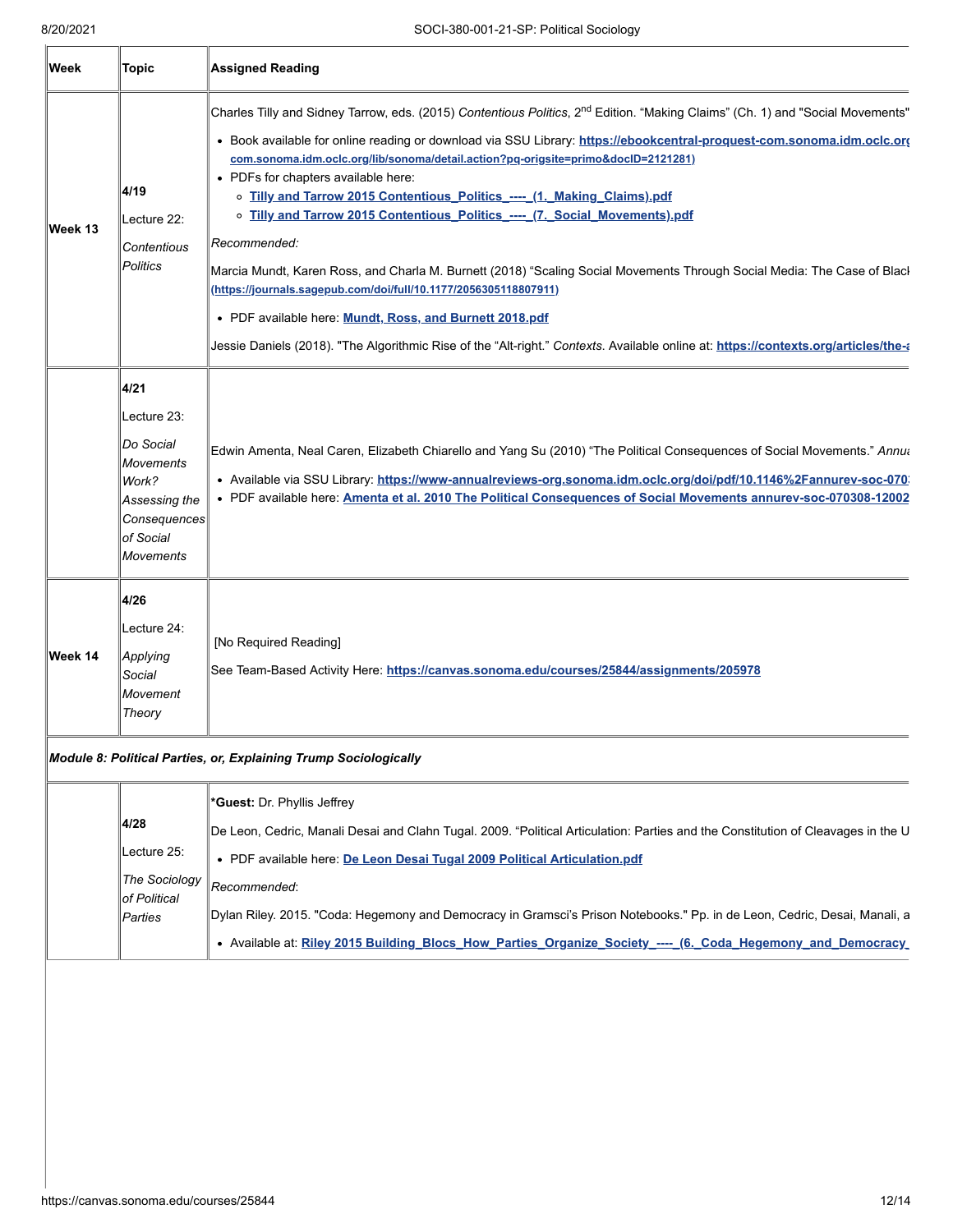**IF** 

| Week         | Topic                                                      | <b>Assigned Reading</b>                                                                                                                                                                                                                                                                                                                                                                                                                                                                                                                                                                                                                                                        |
|--------------|------------------------------------------------------------|--------------------------------------------------------------------------------------------------------------------------------------------------------------------------------------------------------------------------------------------------------------------------------------------------------------------------------------------------------------------------------------------------------------------------------------------------------------------------------------------------------------------------------------------------------------------------------------------------------------------------------------------------------------------------------|
| Week 15      | 5/3<br>Lecture 26:<br>Rise of Trump<br>(1)                 | John L. Campbell (2018) American Discontent: The Rise of Donald Trump and Decline of the Golden Age<br>• Skim the "Preface" and "A Note on Sources, Alternative Facts, and Fake News"<br>• Read Chapters 1-4 (Pp. 1-78).<br>Recommended:<br>Explaining The Andrew J. Cherlin (2020) "Why Did So Many Urban Working-class Whites Support President Trump?" Contexts.<br>· Available online at: https://contexts.org/articles/why-did-so-many-urban-working-class-whites-support-president-trun<br>Amanda McMillan Lequieu and Josh Pacewicz. 2018. "Between Declension and Nostalgia: Bringing a Comparative Historical G<br>• PDF available here: trajectories-autumn-2018.pdf |
|              | 5/5<br>Lecture 27:<br>Rise of Trump<br>(2)                 | John L. Campbell (2018) American Discontent: The Rise of Donald Trump and Decline of the Golden Age (Read Chapters 5-7,<br>Recommended:<br>Explaining The Jeff Manza and Ned Crowley (2018) "Ethnonationalism and the Rise of Donald Trump." Contexts 17(1):28-33.<br>• Available online at: https://journals-sagepub-com.sonoma.idm.oclc.org/doi/pdf/10.1177/1536504218766548 (https://j<br>. PDF available here: Madza and Crowly 2018 Ethnonationalism and the Rise of Donald Trump.pdf                                                                                                                                                                                     |
| Module 9:    |                                                            | PART III: Reconfiguring Power for Social Change? Climate Change as a Monumental Political Challenge                                                                                                                                                                                                                                                                                                                                                                                                                                                                                                                                                                            |
| Week 16      | 5/10<br>Can Climate<br>Change be<br>Solved?                | Daniel J. Fiorino (2018) Can Democracy Handle Climate Change?<br>• Preface<br>• Ch. 1, "The Challenge to Governance"<br>• Ch. 2, "Do Authoritarian Regimes Do Better?"<br>Recommended:<br>Dana Nuccitelli (2019) "Green New Deal: Decisions Hinge on Four Key Questions" Yale Climate Connections, available at: http<br>(https://yaleclimateconnections.org/2019/02/green-new-deal-decisions-hinge-on-four-key-questions/)                                                                                                                                                                                                                                                    |
|              | 5/12<br>Lecture 29:<br>Can Climate<br>Change be<br>Solved? | Daniel J. Fiorino (2018) Can Democracy Handle Climate Change?<br>• Ch. 3, "Why Democracies Differ"<br>• Ch. 4, "How Democracies Will Handle Climate Change"                                                                                                                                                                                                                                                                                                                                                                                                                                                                                                                    |
| ∥[Cancelled] | Lecture X:<br>Can Economic<br>Inequality be<br>Solved?     | [*Cancelled*]<br>Jacob S. Hacker and Paul Pierson (2010) "Winner-Take-All Politics: Public Policy, Political Organization, and the Precipitous Ris<br>Fred Block. 2019. "Financial Democratization and the Transition to Socialism." Politics & Society 47(4): 529-556.<br>• Available at: https://journals-sagepub-com.sonoma.idm.oclc.org/doi/pdf/10.1177/0032329219879274<br>(https://journals<br>• PDF file: Fred Block 2019 Financial Democratization and the Transition to Socialism.pdf<br>Recommended:<br>Interview with Bill Moyers (2011), "Jacob Hacker & Paul Pierson on Winner Take All Politics": https://vimeo.com/35212458 (                                   |
|              | 5/14                                                       | *Final Papers Due*                                                                                                                                                                                                                                                                                                                                                                                                                                                                                                                                                                                                                                                             |